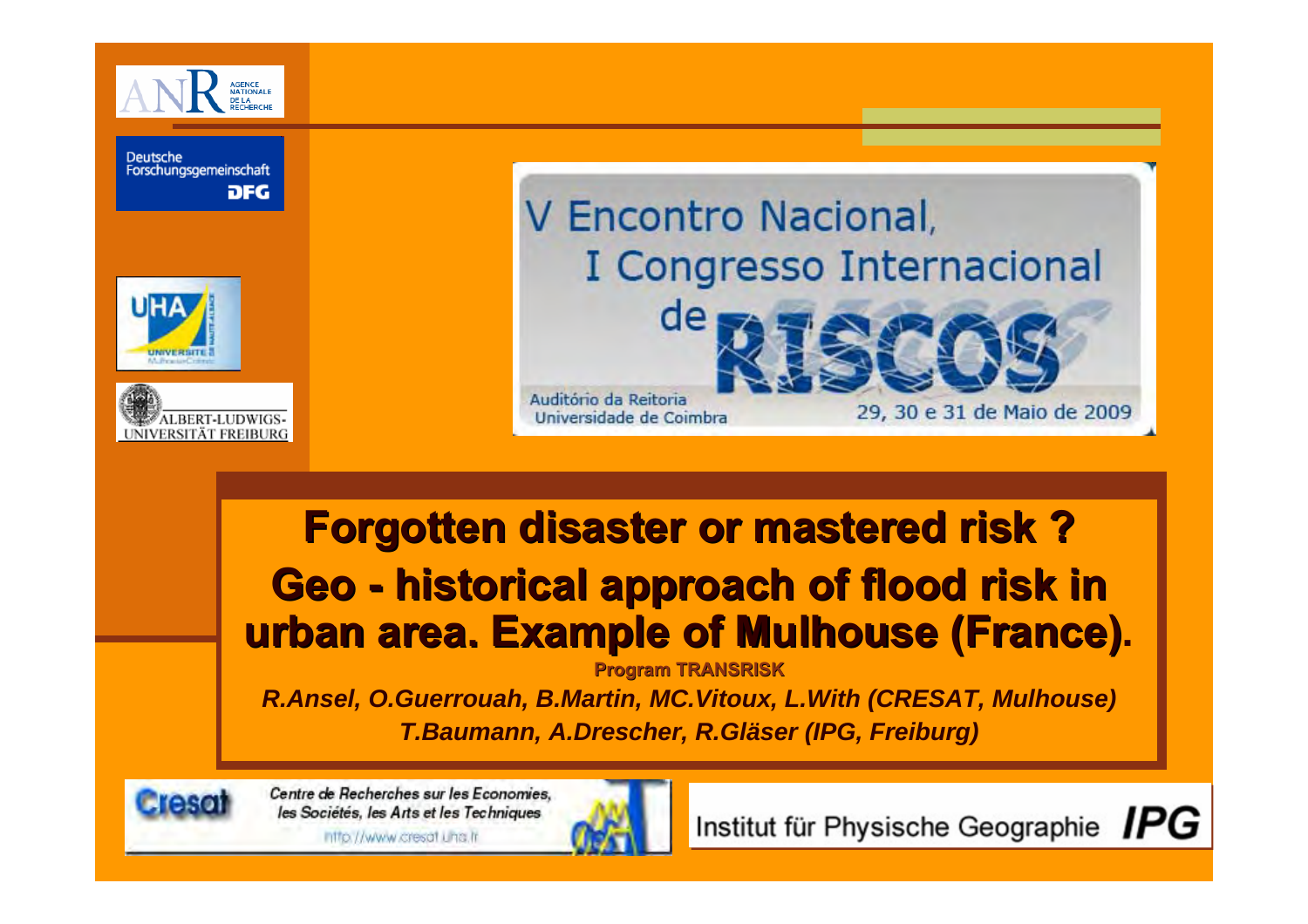

#### 1. What about flood risk in Mulhouse ?

 $\blacksquare$  *The city of Mulhouse and the Ill river*

| <b>Basin</b> | 4760km <sup>2</sup> |
|--------------|---------------------|
| Length       | <b>223 km</b>       |
| heights      | 130-620m            |
| Flow         | 58m3/s              |



Sources : MNT Geopack (pas de 75 m)<br>Réalisation : J.P. Droux, Atelier de Carlographie, FLSH/UHA, 2003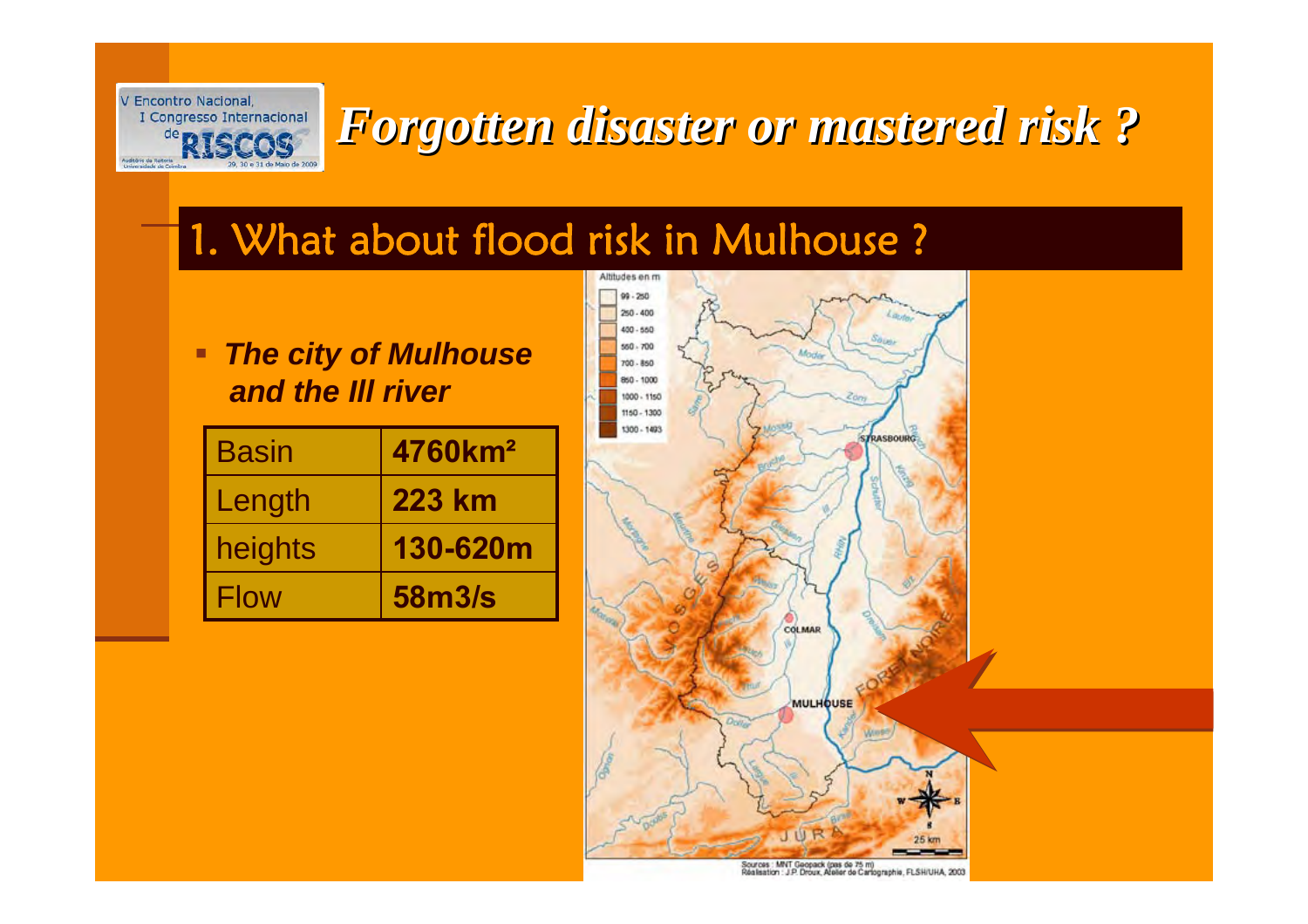

# 1. What about flood risk in Mulhouse ?

#### *Flood Risk Map (PPRI) and flood history…*

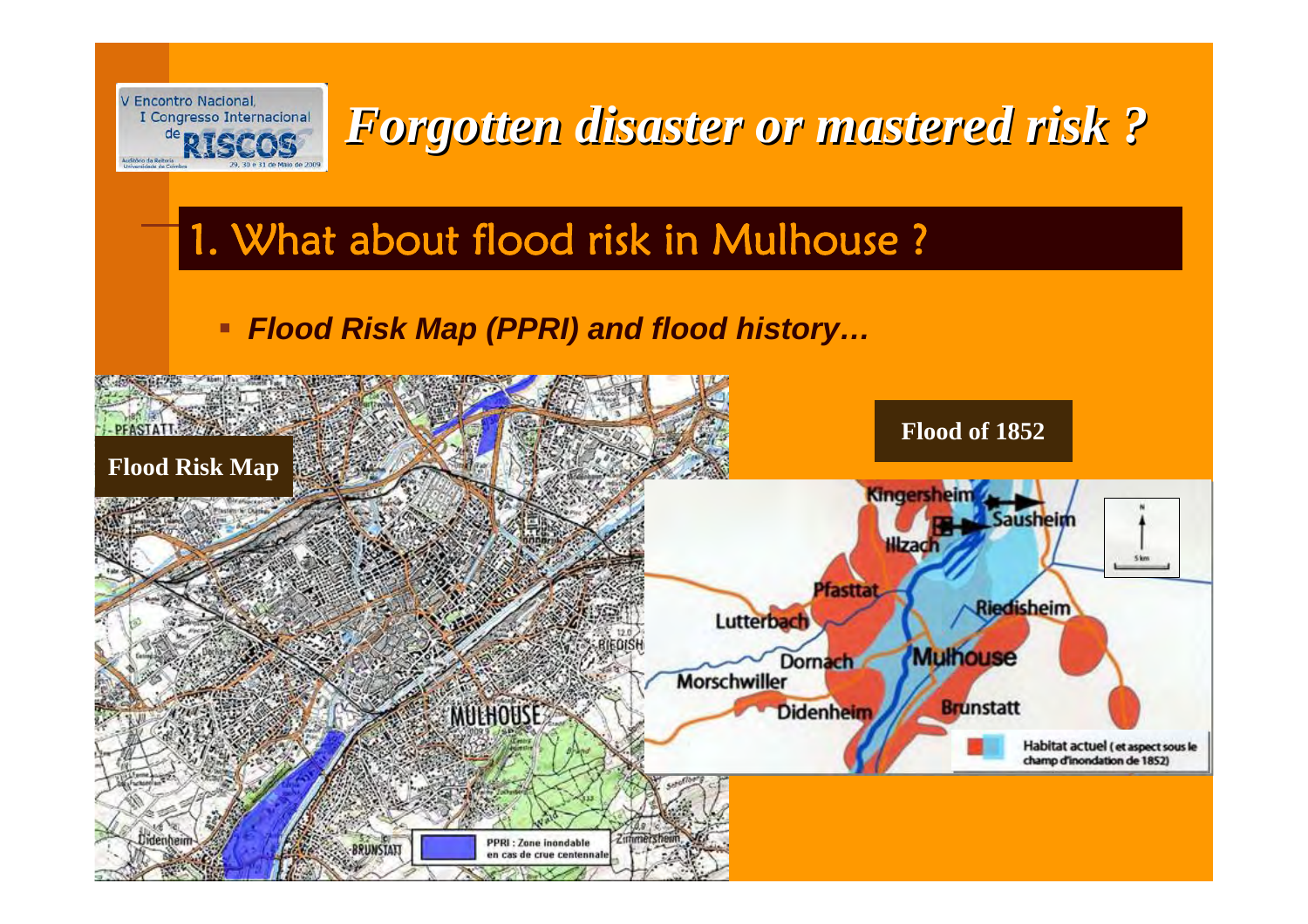

# 1. What about flood risk in Mulhouse ?

ш *Flood Risk Map (PPRI) and flood history…*

*discrepancies ?*

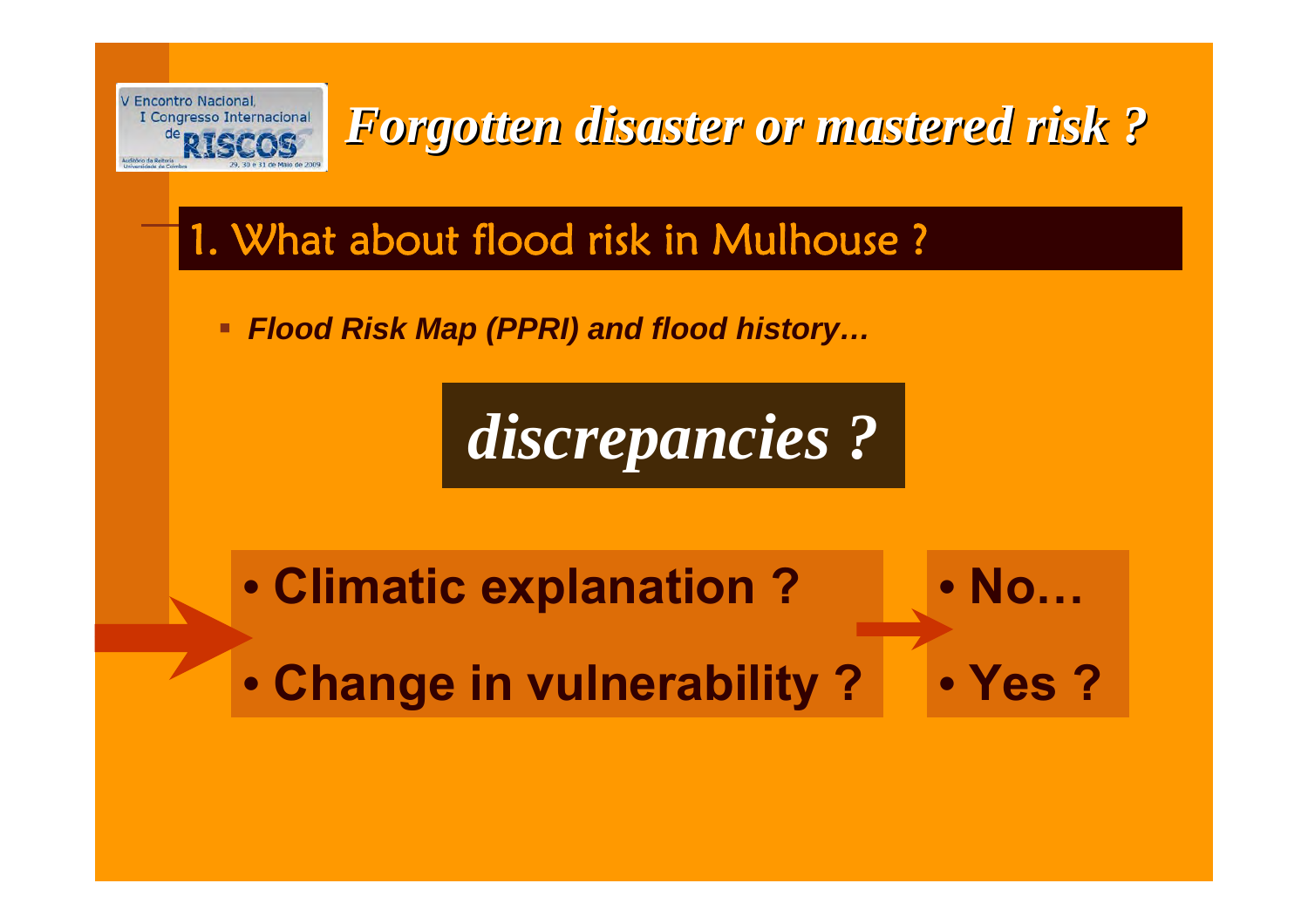

# 1. What about flood risk in Mulhouse ?

■ *A channel to protect the city…* 

**Modification of the river bed**

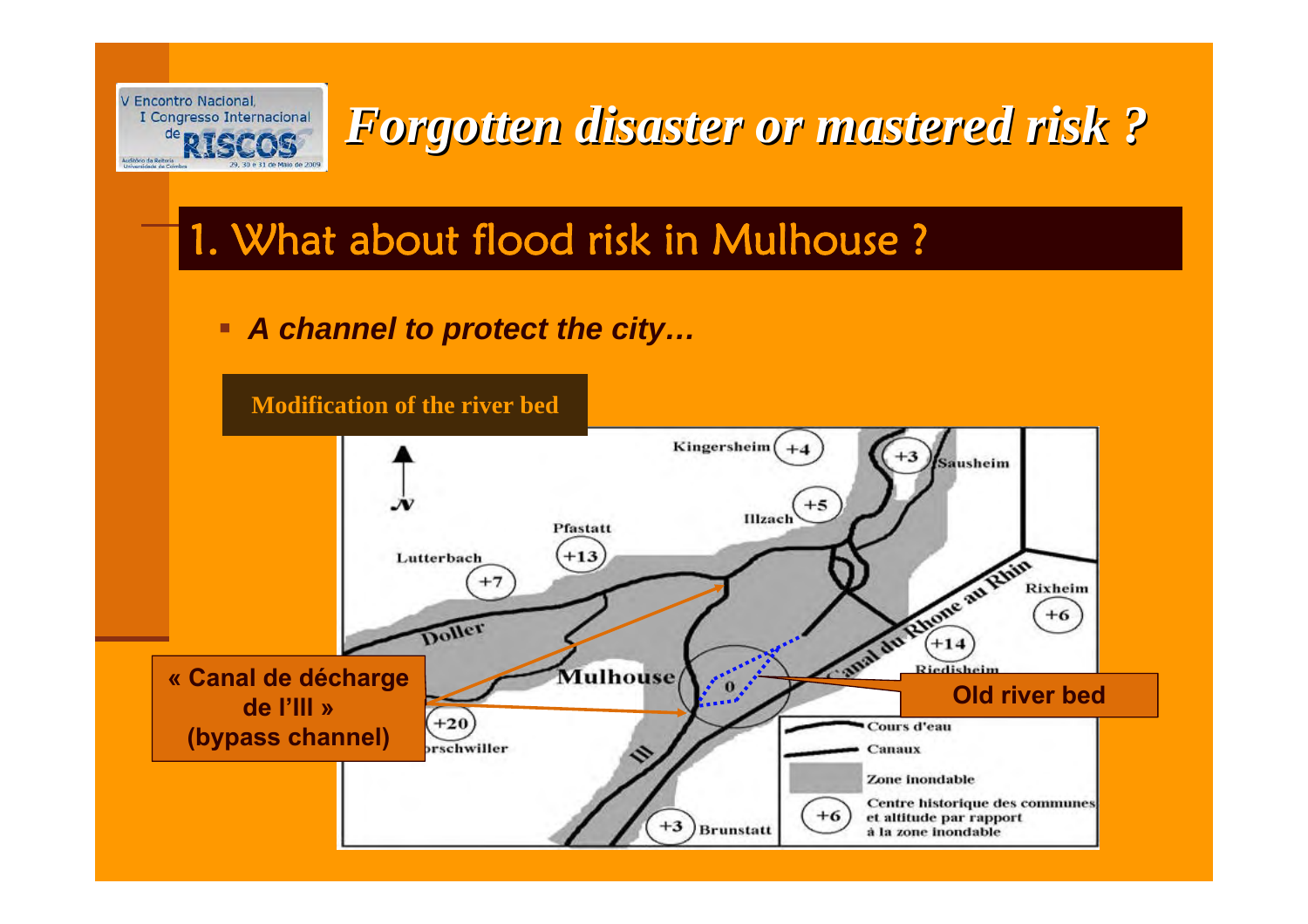

#### 1. What about flood risk in Mulhouse ?

 *A channel to protect the city…*



| Length       | 3,5 km         |
|--------------|----------------|
| <b>Width</b> | $\approx$ 40m  |
| <b>Depth</b> | $\approx$ 5-6m |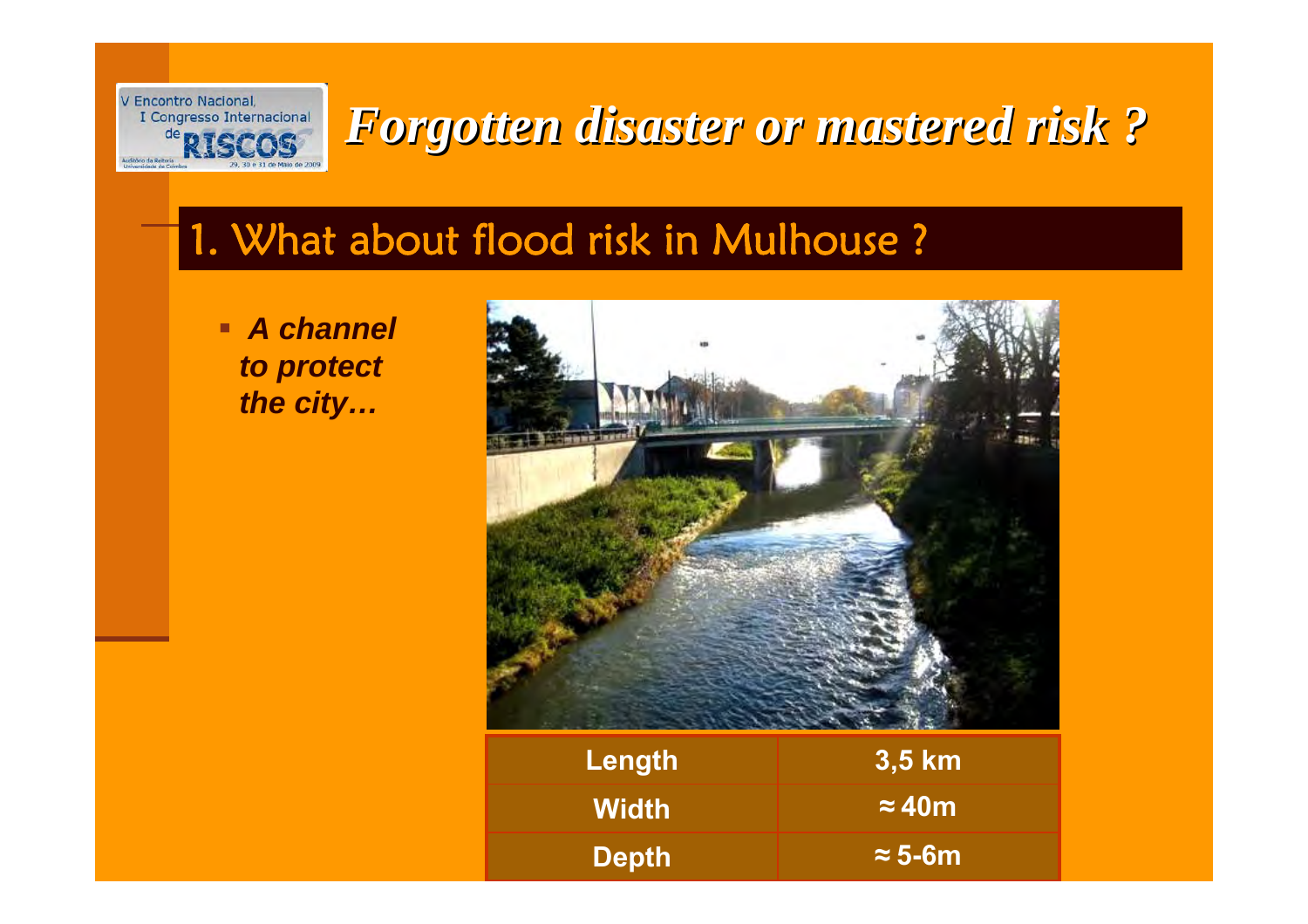

# 2. Evaluation of protection against the floods

- *geo – historical study (1700 – 2009)*
	- **chronology**
	- **classification**
	- **comparison**
		- *floods in all the Ill basin*
		- *floods only in Mulhouse*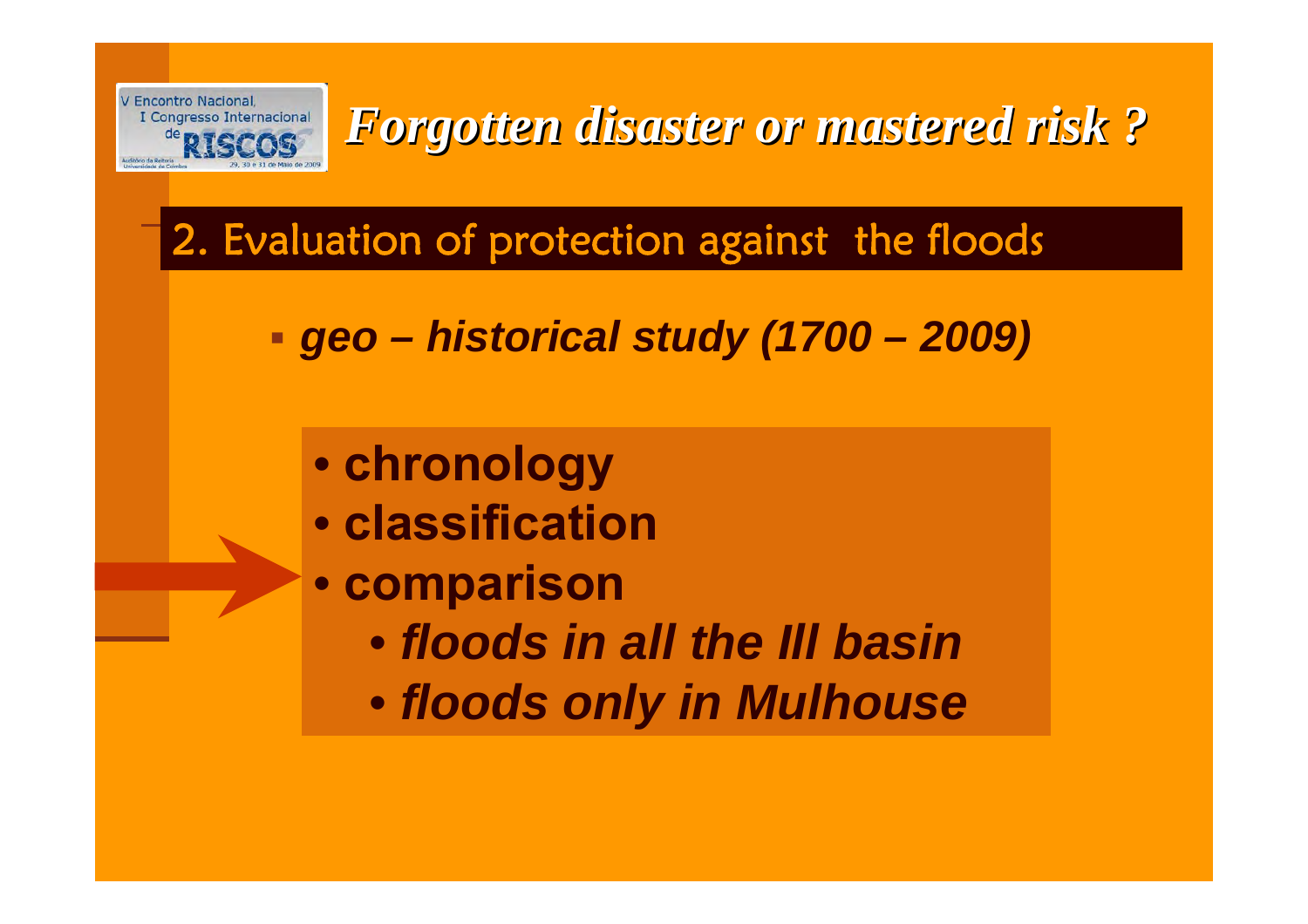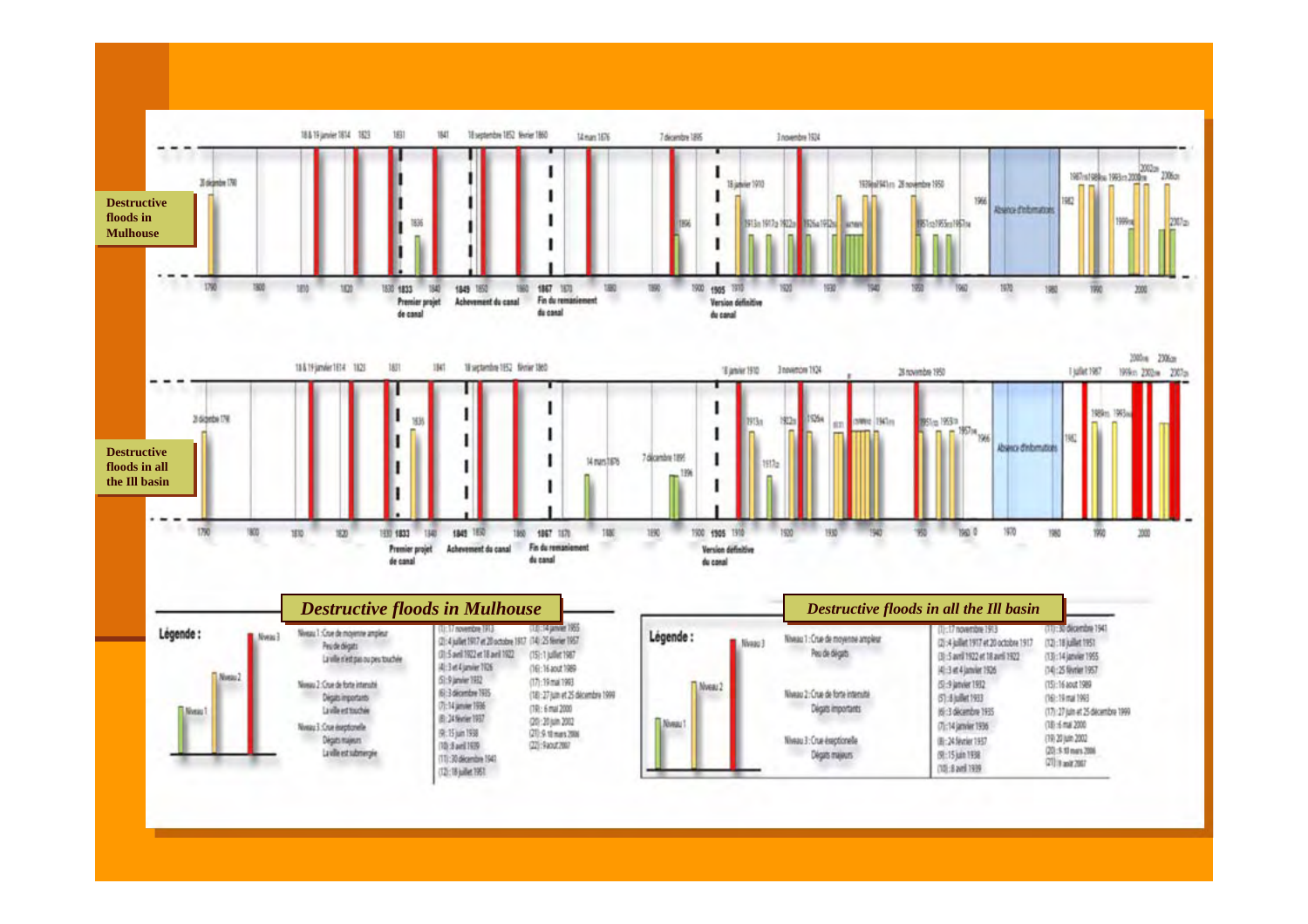

# 3. Contextualisation

- *floods and solidarity between territories (systemic approach)*
- **upstream – downstream**
	- *alert*
	- *« sacrifice » downstream*
	- *protection of flooded areas upstream*

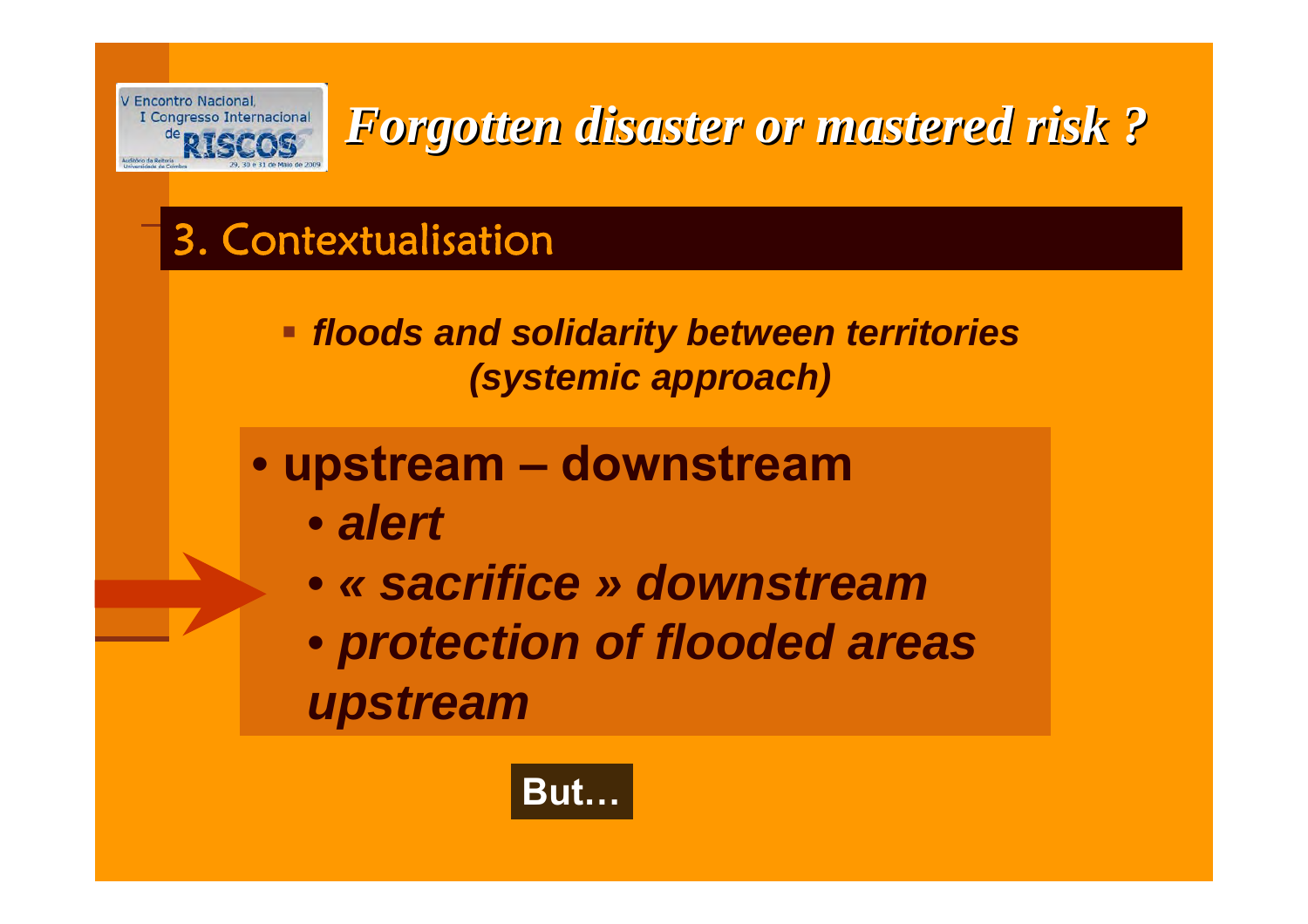

# 3. Contextualisation

 *floods and solidarity between territories (systemic approach)*

#### • **upstream – downstream**

- *call for more protection*
- *dikes, dams…*
- *land pressure*
- *landuse changes*

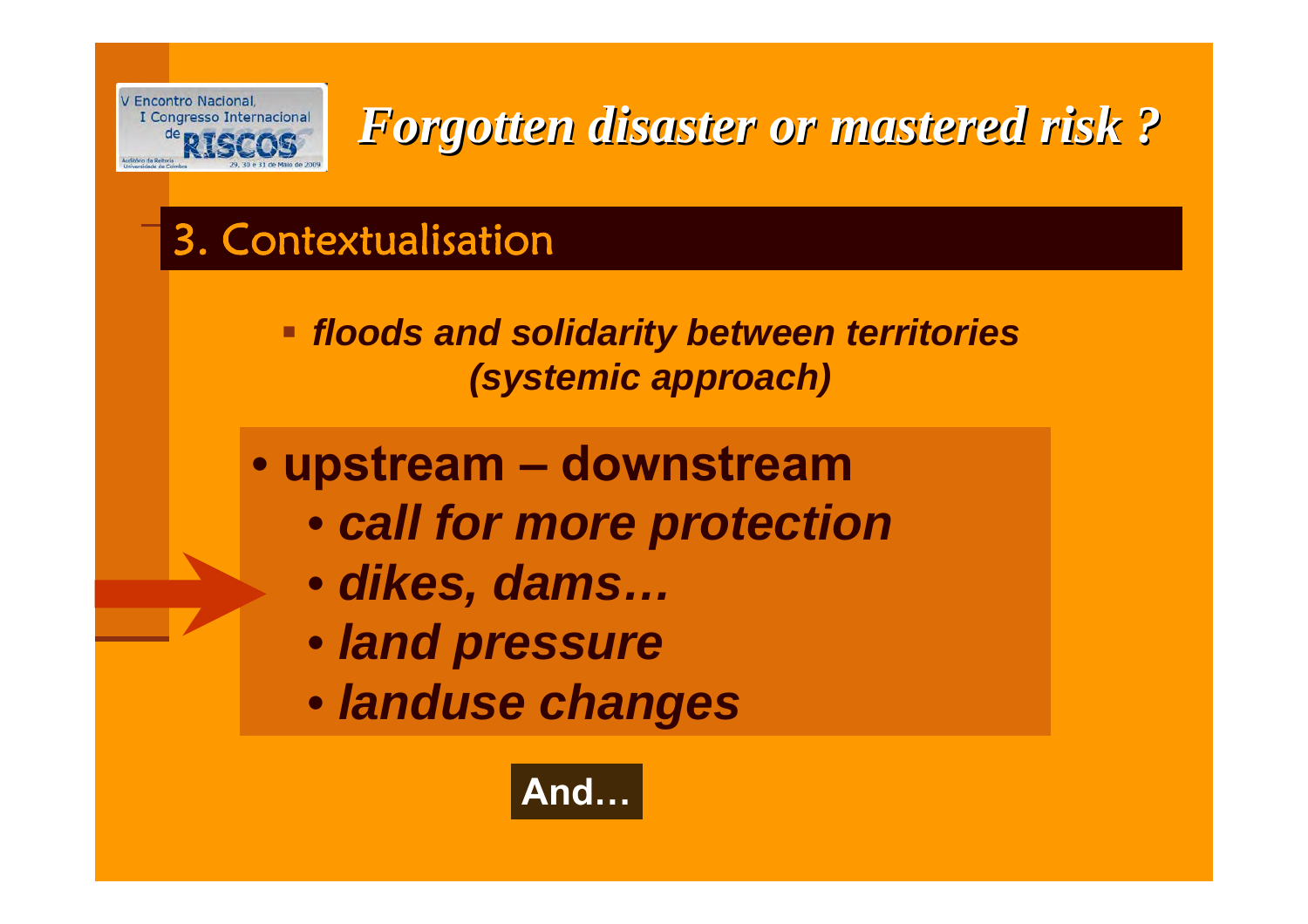

## 3. Contextualisation

# • **knowledge of extrem events ?**

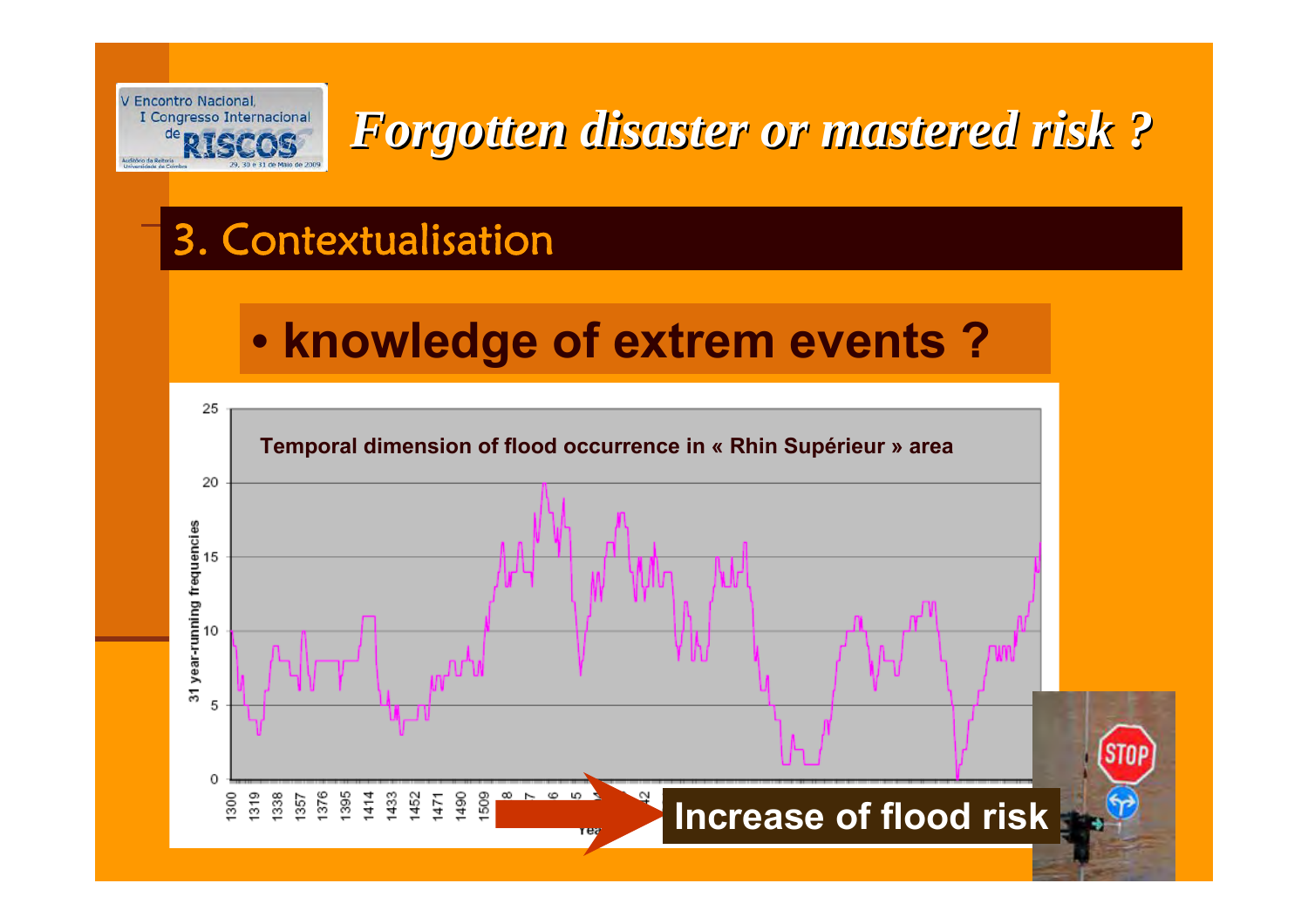

#### 4. Discussion

#### *Is the channel under-sized, now ?*

**August 2007 November <sup>2007</sup>**

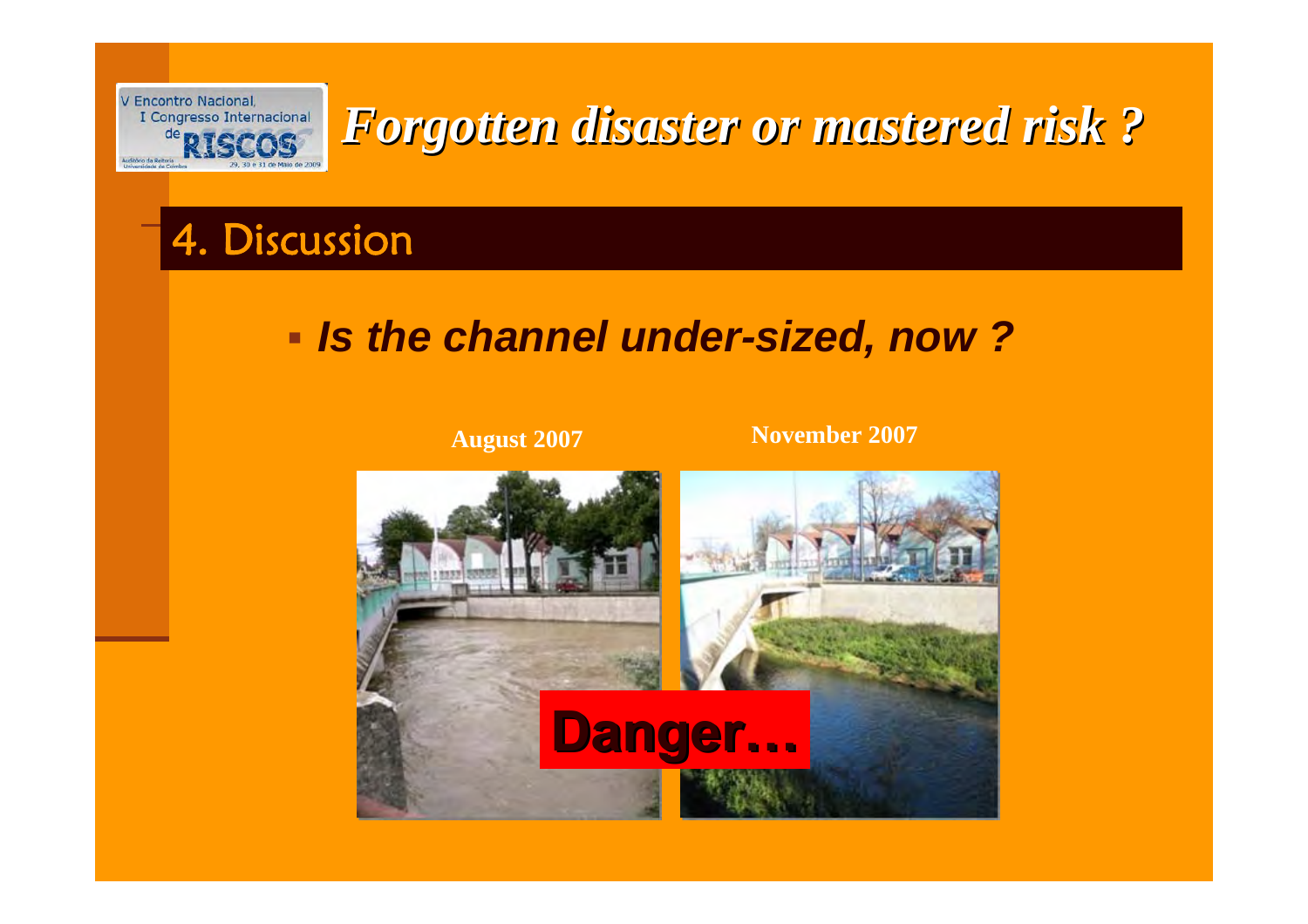

# 4. Discussion

- Π *The city is exposed to a new risk : urban streaming*
	- *Frequent, moderate « Mastered » ?No maping !*

**…Forgetting and underestimation**